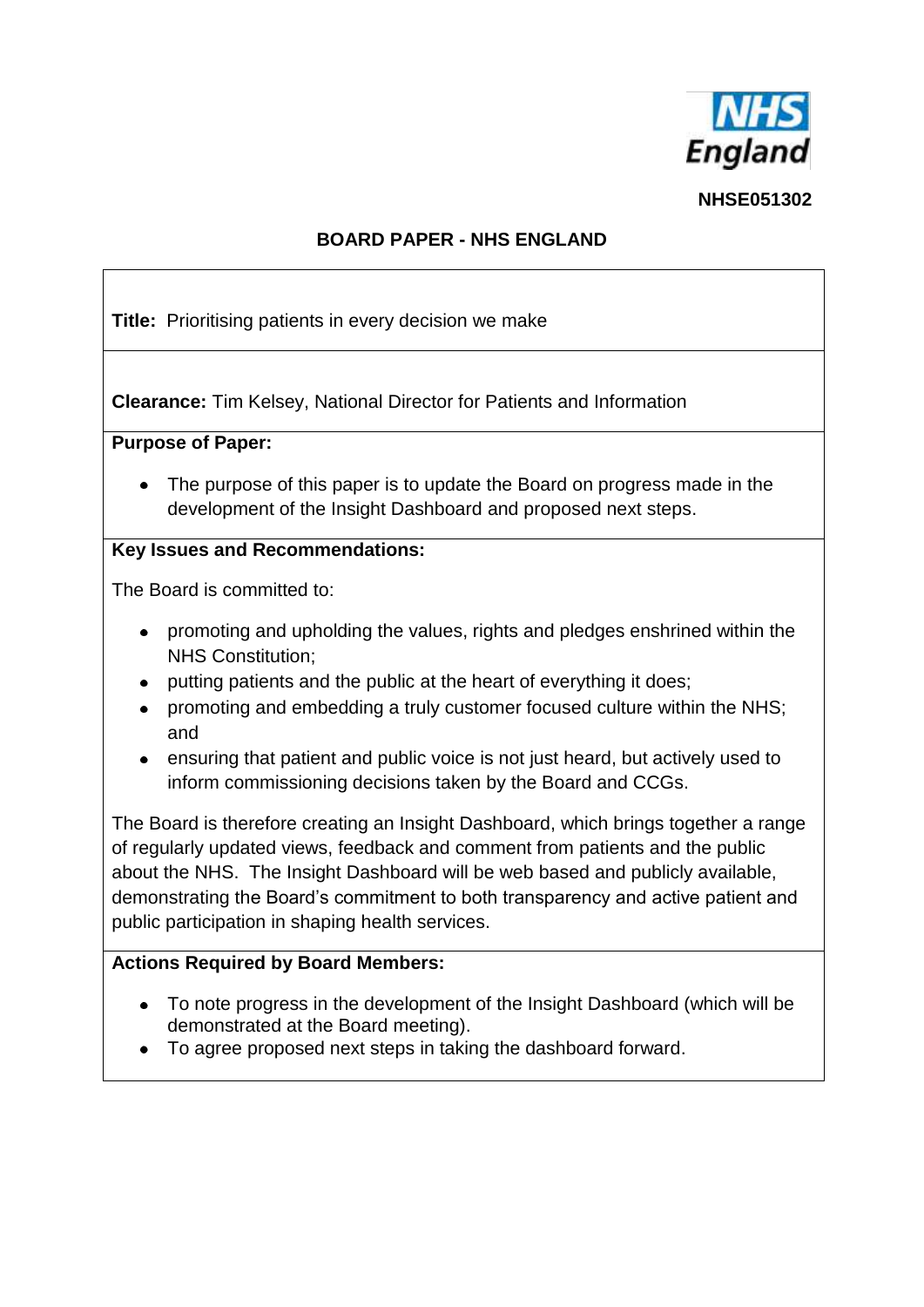## **Prioritising patients in every decision we make**

## **The Insight Dashboard**

#### **Context**

- 1. NHS England is committed to prioritising patients in every decision it makes. This will require regular and updated insight into what patients and the public think about NHS services, so that both CCGs and NHS England can ensure their commissioning plans are informed by patient and public views.
- 2. NHS England is also committed to transparency of information, to enable the active participation of patients in decisions regarding their own healthcare and of the public in decisions about the nature of the NHS services they use. Once developed and tested, the Insight Dashboard will be a publicly available tool to enhance both transparency and participation; it will be a rich source of information to help people understand what their fellow patients and citizens are saying about health services.

#### **Background**

- 3. The February board paper introduced the concept of an Insight Dashboard which would utilise data from a variety of sources to provide a triangulated view of:
	- the experiences people have of NHS services and care; and
	- views/conversations people hold or are having about the NHS.
- 4. A web-based beta dashboard has now been developed and will be tested over the next few months to ascertain the usefulness of measures included the presentational format of the data and to gain views on whether additional work needs to be undertaken to make this a meaningful tool for the public to utilise effectively.
- 5. A summary of data sets currently included in the dashboard, appear below:

#### **Experiences of NHS services and care**

- Whether patients would recommend services to friends and family (currently available for trusts in the Midlands and East and available for all trusts in England from July);
- Comments that patients are making about the NHS (from NHS Choices, which includes comments patients make through other routes, such as Patient Opinion);
- What patients are complaining about (from the annual complaints return);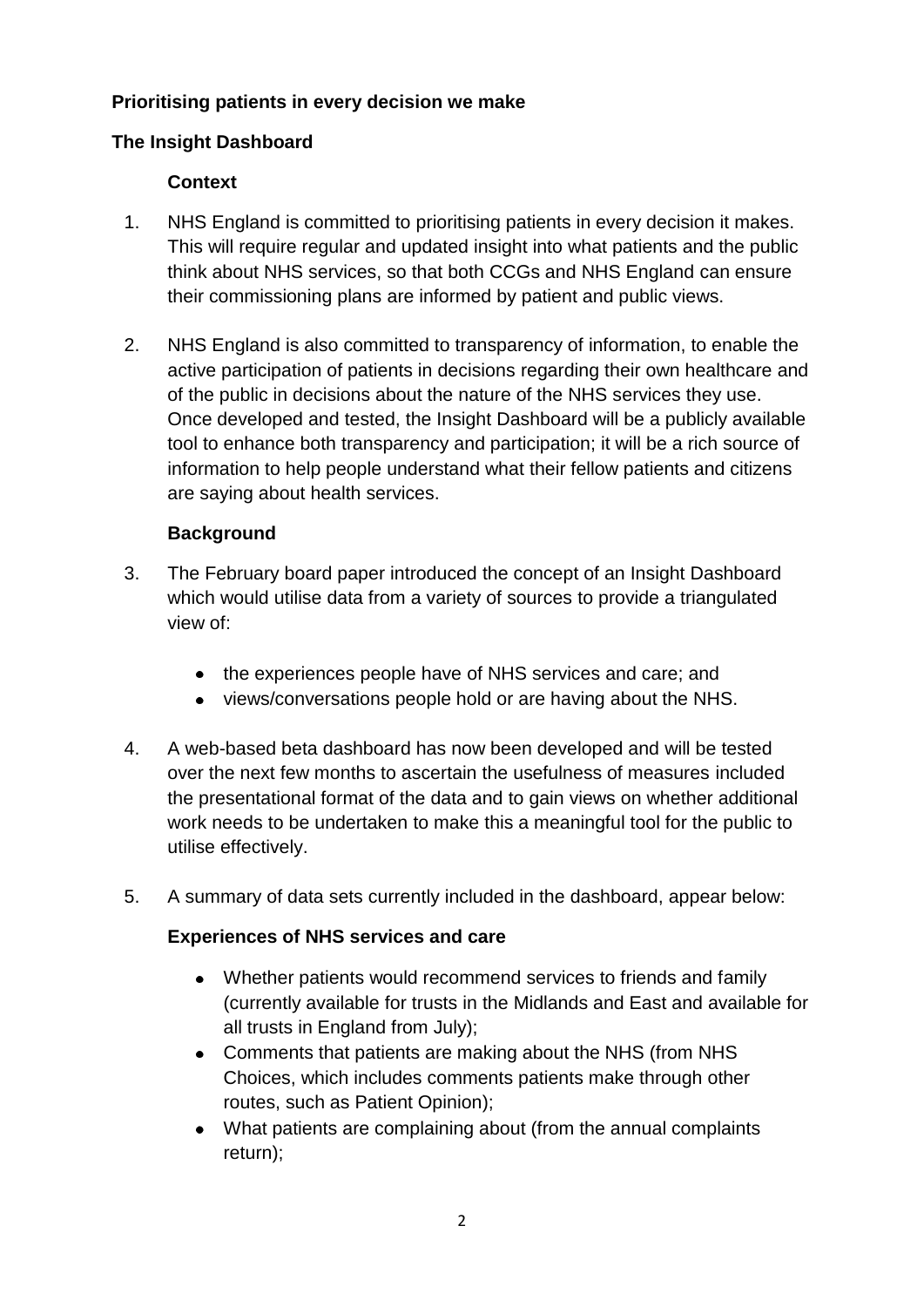- How satisfied patients are with NHS services (from the inpatient survey); and
- Whether staff would recommend services to friends and family (from the NHS annual staff survey. An additional monthly data flow from a sample of NHS staff will be available as soon as possible during 2013/14).

#### **Views/conversations about the NHS**

- Trending topics in healthcare;
- Key themes the public engaged with about the NHS on social media;
- How satisfied citizens are with NHS services; and
- Public perceptions of the NHS brand.
- 6. A number of data feeds contained (supplied by YouGov) within the dashboard are new and have not been seen before. These are as follows:
	- Daily perception data on key measures including satisfaction, recommendation, general impression and corporate reputation;
	- Weekly survey data (sample size approx. 2,000 people per month) on which NHS services have been used, how satisfied people were with services and reasons for satisfaction/dissatisfaction; and
	- Monthly staff satisfaction data this data will cover both satisfaction in their place of work and views on the NHS
- 7. The Insight Dashboard will provide a never before seen view of experiences and views about the NHS from patients, the public and NHS staff.

# **Proposed next steps in developing the Insight Dashboard**

- 8. As mentioned previously, a beta (test) dashboard has now been developed which is likely to require further refinement. A procurement process will be required to secure a partner going forward to further develop and update the Insight Dashboard. The proposed next steps (which have taken into consideration the likely timescales for procurement) are as follows:
	- Testing within NHS England (May July)
- 9. It is proposed that the dashboard is made available to staff within NHS England to provide feedback on the tool and suggestions for further refinement. A series of workshops will be arranged to demonstrate the tool to key groups of staff working within NHS England.
	- Publication and stakeholder engagement (August November)